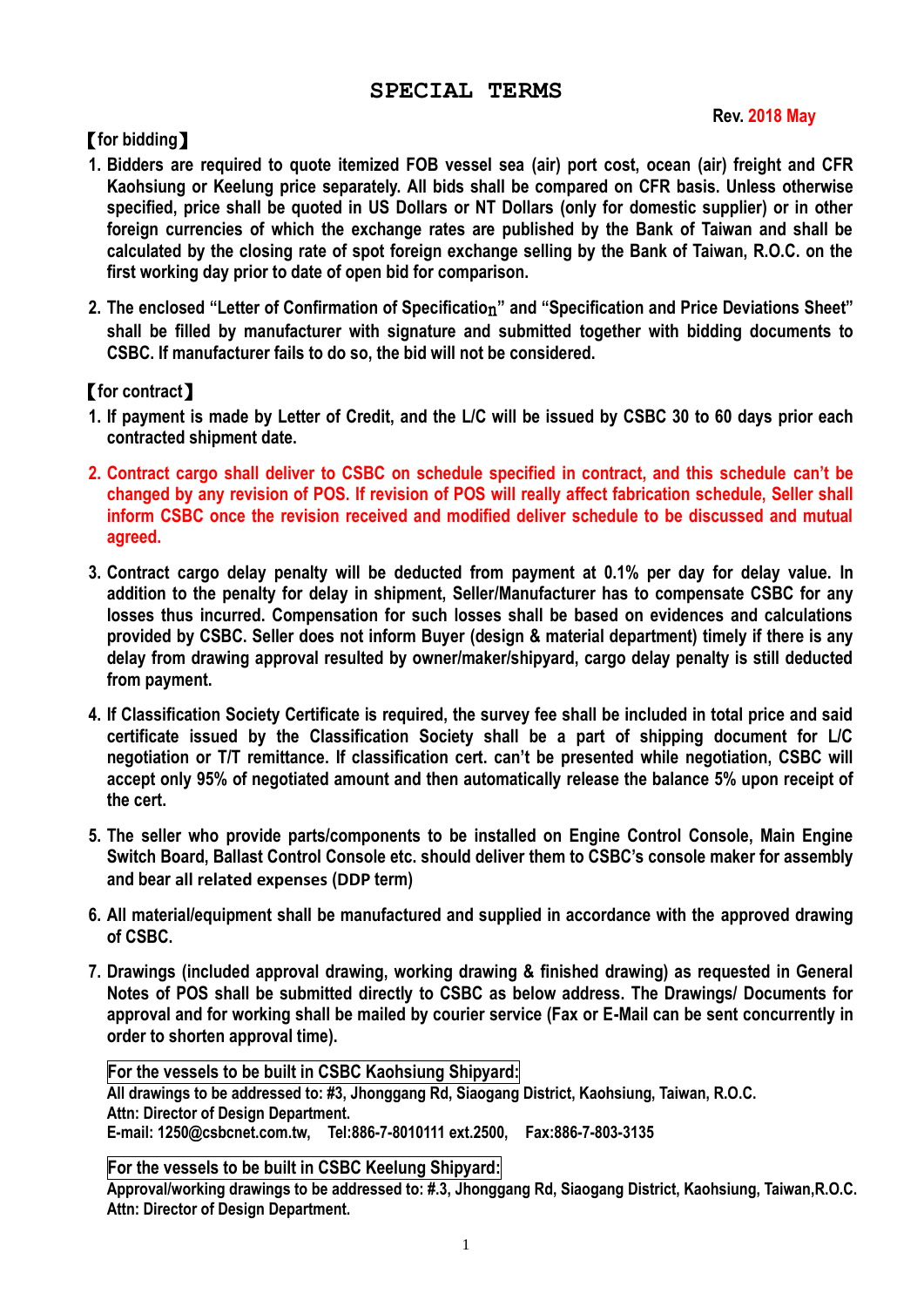**E-mail: 1250@csbcnet.com.tw, Tel:886-7-8010111 ext.2500, Fax:886-7-803-3135**

**Finished drawings to be addressed to: # 224, Ho-E Road, Ho Ping Island, Keelung, Taiwan, R.O.C. Attn: Manager of Engineering & Design Section. E-mail: 101757@csbcnet.com.tw, Tel:886-2-2463-1021 ext.2441, Fax:886-2-2462-2824**

**8. Seller shall submit drawings to CSBC design department for approval and for working on schedule as specified in POS after receiving order/contract from CSBC, If there is any information which CSBC shall provide for Seller to prepare drawings, Seller shall inform CSBC design department actively, and this will not be excuse for any delay.**

**If Seller/Manufacturer fails to follow the submitting schedule of drawings, a penalty payment must be made by Seller to CSBC on the basis of 0.1% of contract value per ship for each day's delay, but not to exceed total 5% of contract value per ship. Delay penalty, if any, shall be deducted from the amount of contract. Meanwhile, CSBC reserves the right to terminate the Contract if such delay of submitting drawings has occurred more than thirty (30) days.**

- **9. Each of CSBC's Hull No. shall be clearly marked or labeled on equipment. Each separate package, if any, must be marked or labeled on the outside packing indicating the name of supplies, CSBC Hull Number, Invitation No. and Contract No. for CSBC identification.**
- **10. Guarantee:**

**Seller and Manufacturer shall guarantee for at least one year or as ship contract's stipulation after CSBC's delivery of the ship to the ship's owner that the supplies they delivered under this Invitation/Contract shall be free from any defects in design, material and workmanship. In case any damage or failure might occurred during this period (Claim advice within 30 days after guarantee is still valid), the Seller and Manufacturer are obliged to replace or repair the defective parts free of charge, and effect replacement shipment to the port(s) nominated by CSBC, all expenses thus incurred for such repair or replacement including meal, accommodation (lodging), traffic fee (air ticket etc.) & labor fee etc. shall be paid by Seller. And extend the guarantee period up to 12 months from the date such replacement and/or repair are effected, but this period shall in no case exceed 24 months from the date of delivery of the ship.**

**The seller shall indemnify and hold the buyer free and harmless against and from any and all liabilities, lossed, costs, damages, fees of attorney and other expenses (the "Damages") which the buyer may sustain or incur in consequence of the transactions contemplated herein. The seller shall upon demand pay the buyer the damages sustained by the buyer unless the seller may provide sufficient evidences to prove the damages sustained by the buyer are not resulted from such transactions.**

- **11. One month prior to fabricating start, Seller/Manufacturer shall prepare the mile stone of manufacturing process including Material allocation, assembly and shop test, and inform Q.A. Department (Fax:886-7-8031320), (Kaohsiung) of CSBC in writing, copy of which to Material Department (Kaohsiung) of CSBC, for attending the inspection/test, the test procedure shall also be submitted one month prior to shop test, WHILE THE TEST SCHEDULE TO BE NOTIFIED 15 DAYS PRIOR TO SHOP TEST, If Seller/Manufacturer fails to do so or shop test, Seller/Manufacturer shall be responsible for all consequences thus incurred and pay the compensate for all losses claimed by CSBC and Ship-owner. Besides, if Seller/Manufacturer provides inconsistent or counterfeit shop test record, CSBC shall have the right to terminate the contract and eliminate his right for future bid.**
- **12. CSBC has the right to appoint independent surveyor to inspect the supplies covered by the contract during the process of manufacturing and/or prior to delivery. The scope of inspection to be stated in the specification or in CSBC's letter of appointment. If the supplies are found not in conformity with specifications & requirements of the contract, CSBC shall have the right to terminate the contract.**
- **13. For a Contract signed on FOB basis, Seller/Manufacturer is requested to contact CSBC's designated shipping company for shipment arrangement of the contracted supplies at least 30 days prior to the date when cargo is ready. In any case supplies are not ready for loading on schedule, any charges**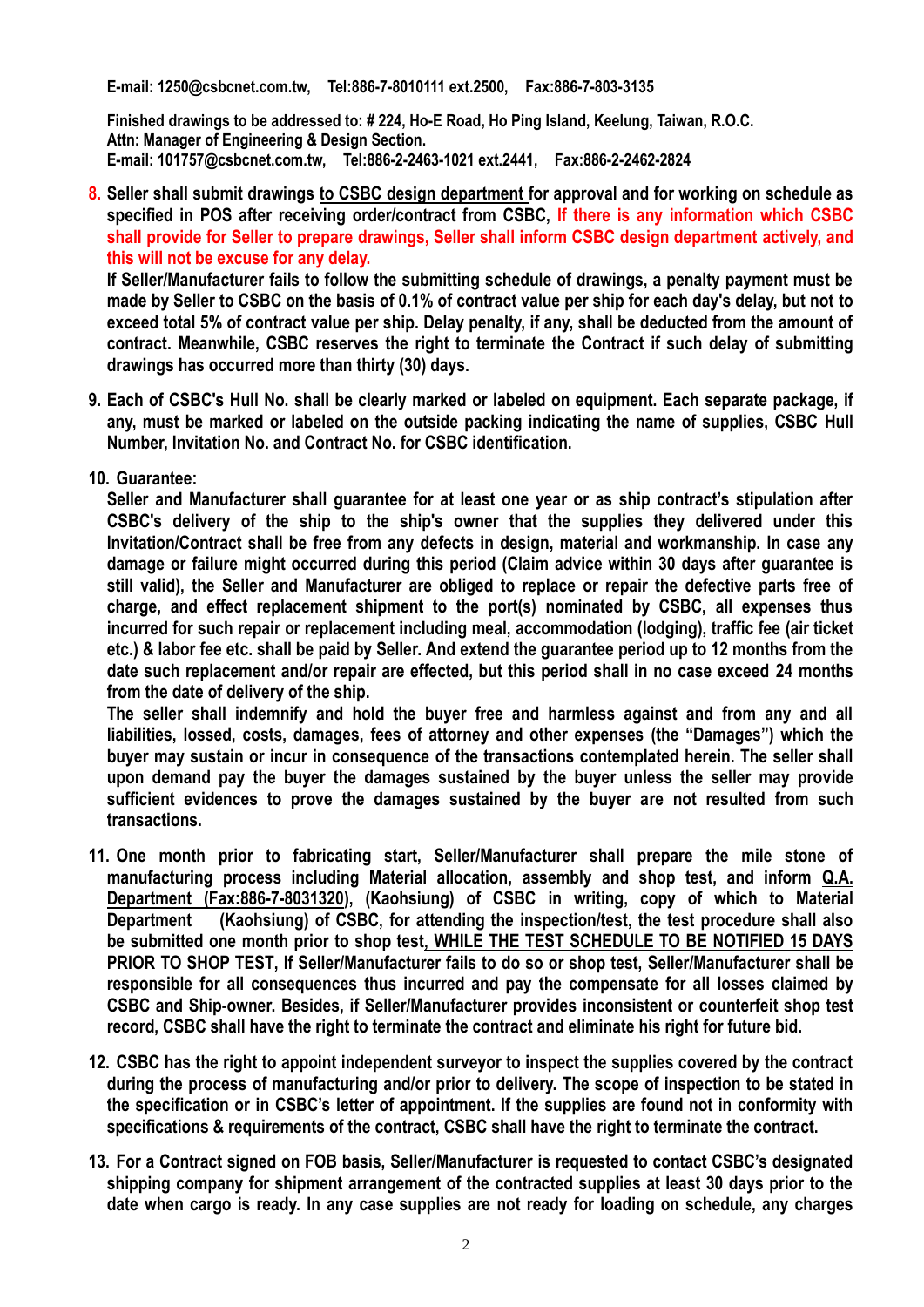**claimed by the shipping company shall be borne by Seller/Manufacturer.**

- **14. Within two weeks after receiving CSBC's notice of defect(s), non-conformity or shortage, the Seller shall at its own expenses, dispatch replacement(s) with new supplies or make up the shortage by airlift. Seller shall also bear all expenses, fees and charges as specified in Part two "Article 20" of General Terms and Conditions of Contract.**
- **15. In case the first shipment has been found non-conformity to contract requirements. CSBC may have the right to terminate the Contract for remaining shipments unconditionally and the Seller has to compensate CSBC all losses thus incurred without recourse.**
- **16. Should any defects in design/workmanship be found out during sea trail or on-board test, seller/maker should dispatch engineers free of charge for trouble-shooting.**
- **17. In case of service engineer is stipulated or listed as an option item in contract, CSBC will declare the commission schedule at least ten (10) days before and Seller/Manufacturer shall dispatch experienced service engineer to fulfill CSBC's requirement. If Seller/Manufacturer fails to dispatch service engineer according to CSBC's request and without CSBC's agreement, penalty will be deducted from payment at twice of service rate per day per man or USD 4,000 per day per man which is maximum for delay days.**
- **18. All other terms and conditions are in accordance with CSBC General Terms and Conditions as per attachment. CSBC has the right to award the contract of this inquiry under the stipulation of building contract between OWNER & CSBC.**
- **19. If there is any contradiction among Special Terms and General Terms and Conditions, the priority shall be: (1) Special Terms, (2) General Terms and Conditions.**
- **20. Notice for package requirement:**

**All loading charge (if any) shall be on seller's account, i.e. FI & ST term to be performed by seller. Supplies covered by this contract shall be packed in such a manner as will be adequate for sea-borne or air-borne export shipment. The packing for sea-borne shipment must be sufficient to secure safe arrival at destination fully covering such overseas shipping hazards as rough handling and possible corrosion due to exposure to salt atmosphere, sea water spray or open storage. For any loss or damage in transit attributable to improper packing, compensation shall be paid to CSBC by Seller.**

**Special package requirement:**

- **(1) the interior surface of package for equipment/material shall be water proof and put the desiccant in the interior of package.**
- **(2) to seal the plate/waterproof tape on the opening joint of piping of junction box.**
- **(3) please note that for fragile cargo, it is necessary to pack with strength cushion for protection.**
- **(4) the anti-corrosion treatment to be applied on the easy corrosion portion/components (no painting portion)**
- **(5) the professional protection treatment to be applied for special instruments/equipment/materials etc..**
- **(6) If cargo is shipped by container vessel and container was caused dirty or damage, seller shall burden the container cleaning or repaired fee.**
- **21. Special statement of shipping documents**

**In case the destination is Keelung yard of CSBC, please note that**

**\*Consignee: CSBC Corporation, Taiwan \* Notify: CSBC Corporation, Taiwan Keelung yard so seller should forward the shipping document to:**

**Coordination & Management Section of CSBC Corporation, Taiwan Keelung yard**

**No 224, Ho-E Road, Ho Ping Island, Keelung, Taiwan, R.O.C.**

**Fax No: 886-2-2462-0937/6162 Tel: 886-2-2463-1021**

**For releasing payment, please send each one bill of lading, invoice and packing list, necessary certificate/mill sheet by fax to: Material Department of CSBC (Kaohsiung) Fax No.: 886-7-803-2310**

**22. The Seller represents and warrants the goods provided will not infringe on any patent, trademark, trade secret, copyright, or other proprietary right of any party. Any breach of said representation and**